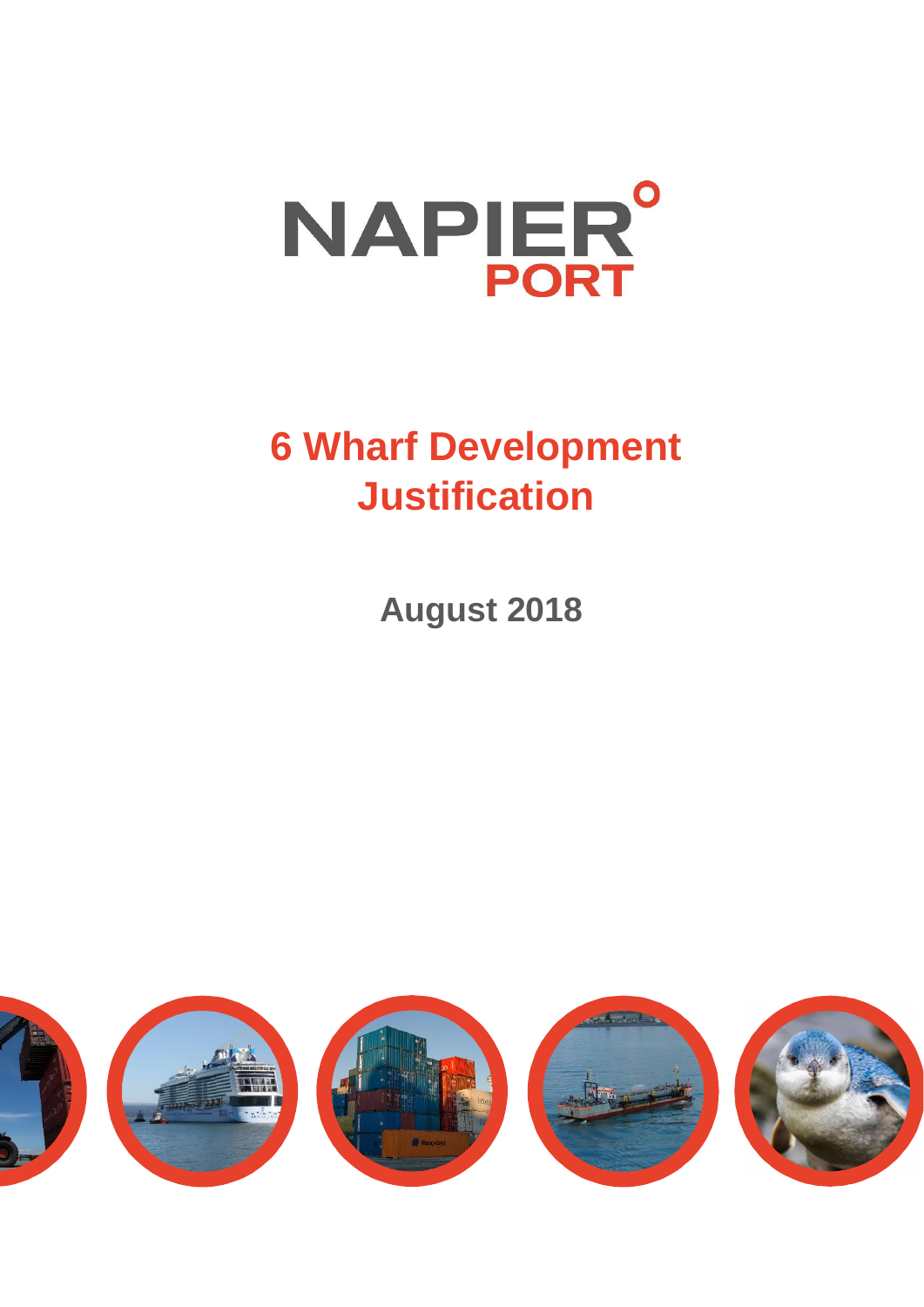# **1. INTRODUCTION**

1.1. This document provides a high-level justification for the proposed 6 Wharf Development at Napier Port (The Port).

**\_\_\_\_\_\_\_\_\_\_\_\_\_\_\_\_\_\_\_\_\_\_\_\_\_\_\_\_**

**\_\_\_\_\_\_\_\_\_\_\_\_\_\_\_\_\_\_\_\_\_\_\_\_\_\_\_\_**

- 1.2. This report was originally developed in 2016 therefore this document has been updated to reflect changes resulting from new emerging issues such as greater than expected log volume growth, increasing port congestion and changes in the design for the proposed development.
- 1.3. Current forecasts are subject to further review including the results of the port master planning review, currently underway. This documents is not a full business case for the proposed 6 Wharf Development.
- 1.4. Napier Port is New Zealand's fourth largest container port – making a notable contribution to the national economy.
- 1.5. Napier Port is associated with 51% of the region's Gross Regional Product, with the port being at the heart of Hawke's Bay's \$7.5 billion export economy.
- 1.6. Napier Port is a significant contributor to the local economy, with more than 500 people employed on-site and it is associated with 27,000 full and part-time jobs across the region in industries such as primary production, forestry and tourism.
- 1.7. Napier Port is owned by Hawke's Bay Regional Investment Company, which in turn is owned by Hawke's Bay Regional Council (HBRC). The regional ratepayers have a direct interest in the success of Napier Port as its dividend helps to fund the work HBRC carries out across the region.
- 1.8. Napier Port's main cargo trades include apples, logs and forestry products. Napier Port is also the gateway to the region's growing tourism industry with increasing numbers of cruise liners calling. While primarily servicing Hawke's Bay's

export economy, there is a growing number of imports coming through the Port.

- 1.9. The Port is facing significant growth across its cargo trades.
- 1.10. While forecasting growth, Napier Port suffers from limitations on wharf space and capacity to take larger ships, which is already reducing the number of vessels the Port can accept. Unless addressed, this will lead to increasing inefficiencies and affect the flow of cargo in and out of the region, which in turn will have a detrimental effect on the Hawke's Bay economy.
- 1.11. Planning for how to accommodate that growth, as the existing infrastructure reaches its capacity, started in 2015. Napier Port began planning for how it could future-proof its infrastructure and, after looking at a range of options, commenced work on the 6 Wharf proposal - a 350m wharf on the northern edge of its container terminal (see appendix 1) and a staged dredging programme to widen and deepen the shipping channel.
- 1.12. The continued efficient operation and development of Napier Port is essential to employment and prosperity across the region.
- 1.13. At the commencement of the project, forecasts were for significant growth over a 10 year period, indicating an additional wharf would be needed somewhere between 2022 and 2028.
- 1.14. However, the growth curve has been steeper than predicted and the triggers, such as port congestion, for needing an additional wharf have brought forward demand to the beginning of this period, around 2022.



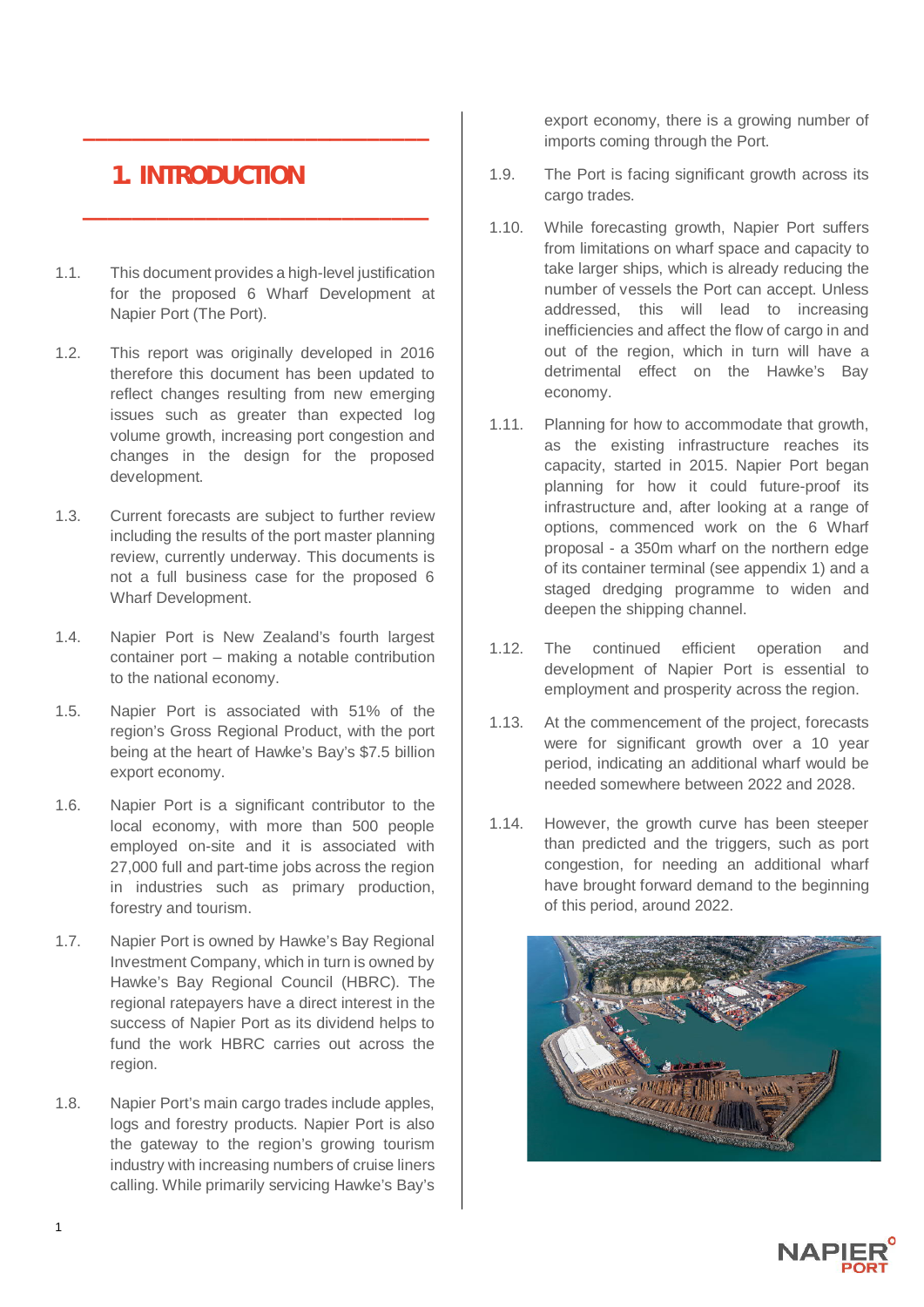## **2. SIX WHARF DEVELOPMENT**

**\_\_\_\_\_\_\_\_\_\_\_\_\_\_\_\_\_\_\_\_\_\_\_\_\_\_\_\_\_**

**\_\_\_\_\_\_\_\_\_\_\_\_\_\_\_\_\_\_\_\_\_\_\_\_\_\_\_\_\_**

- 2.1 The proposed 6 Wharf Development is an accumulation of significant consultation and design effort.
- 2.2 The final design for which resource consent has been sought is with no breakwater or land reclamation and hence provides significant cost savings compared to previous thinking.
- 2.3 Although conventional thinking in the past has been that a breakwater would be required, dynamic mooring analysis has shown that the location can be utilised, albeit with some surge effects that would impact vessel exchange rates.
- 2.4 It is recognised that an alternative mooring system will be required to maximise the utilisation of the proposed wharf.
- 2.5 The proposed wharf is 350m long, and provides 360m of new additional wharf capacity to the Port.
- 2.6 A pair of mooring dolphins are proposed to allow mooring of larger vessels which do not need to utilise the full length of the wharf deck. In particular this will allow the mooring of the larger cruise vessels expected to call in the near future, including the Oasis Class.
- 2.7 The proposed berth pocket is 14.5m deep and effectively future proofs the wharf in terms of vessel draft.
- 2.8 Due to the location the wharf can be extended in the future, providing greater flexibility in the future compared to other options considered.
- 2.9 The extra total wharf length will provide much greater flexibility to the Port, including the ability to handle two large cruise vessels simultaneously.
- 2.10 The wharf is designed to maximise the use of the current mobile harbour cranes (MHC's), and

future upgrades to facilitate effective loading and unloading of wide vessels. This will provide flexibility in the mode of operation into the future.

- 2.11 The location of the wharf allows easy integration with the existing container terminal, resulting in minimum additional investment in auxiliary infrastructure such as electrical (refrigerated container points).
- 2.12 Associated with the wharf is an expanded swinging basin (turning area for ships), and a widened and deepened approach channel. It is proposed to dredge these areas in a staged fashion, with stage 1 matching the current channel depth of -12.5m.
- 2.13 Further, future dredging stages allow the gradual deepening to 14.5m to match future demand.
- 2.14 Construction of the wharf and associated dredging will provide minimal impact to existing operations.
- 2.15 A total construction period, including mobilisation, of approximately 30 months is envisaged.



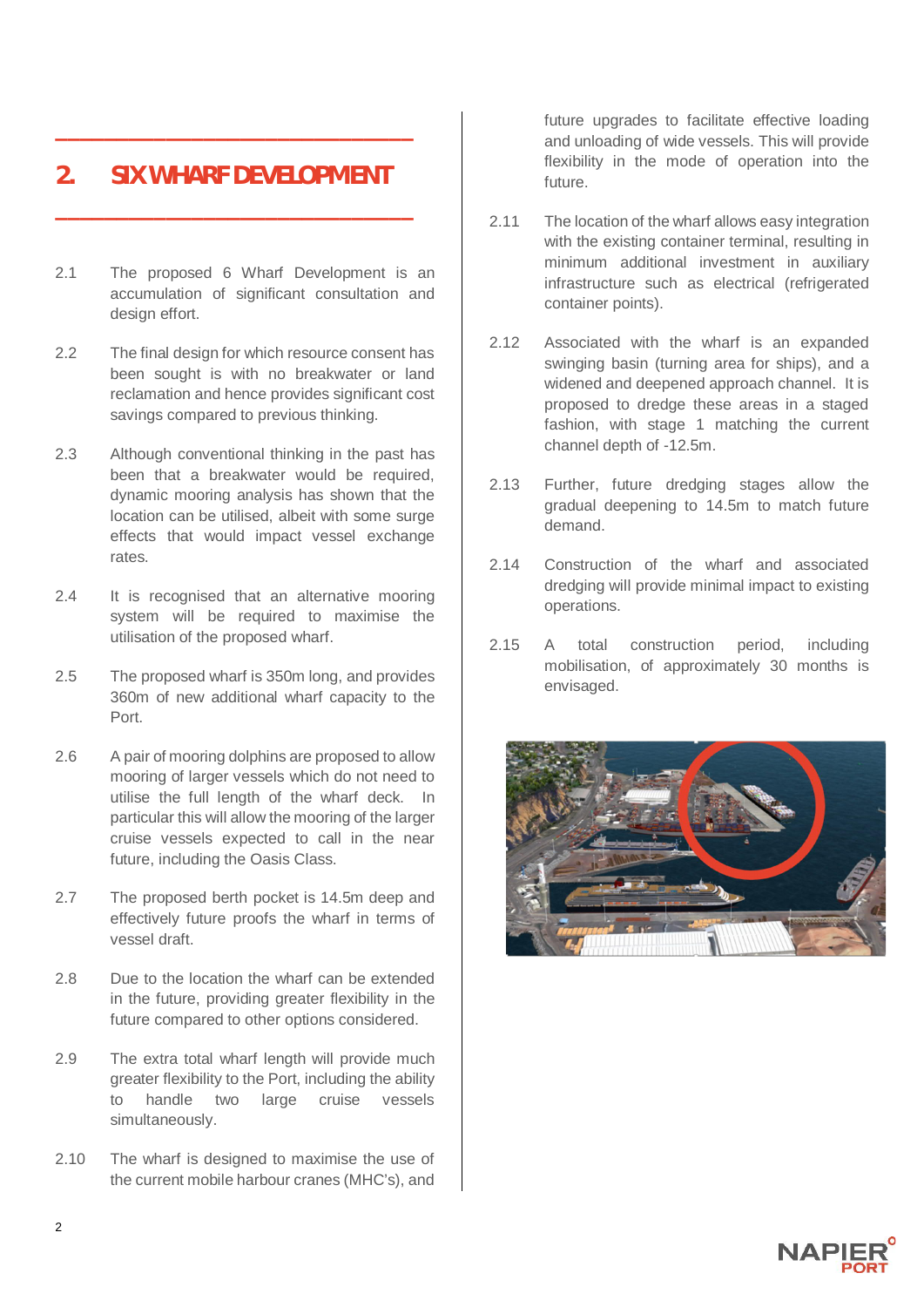## **3. DEVELOPMENT CONTEXT**

3.1 For a long term infrastructure provider, such as a port, to plan for the future, it is important to understand the type and size of vessels that will be servicing New Zealand over the next two or three decades. As experienced in the past, what the Port builds and operates from today will service the needs of the wider Hawke's Bay for many generations to come.

**\_\_\_\_\_\_\_\_\_\_\_\_\_\_\_\_\_\_\_\_\_\_\_\_\_\_\_\_\_\_**

**\_\_\_\_\_\_\_\_\_\_\_\_\_\_\_\_\_\_\_\_\_\_\_\_\_\_\_\_\_\_**

- 3.2 International shipping lines, ship owners and ship operators are multi-national operations driven by return on investment (ROI). The industry is global in nature, and New Zealand is subject to the whims of global supply and demand in any given year or cycle, in any given trade or sector.
- 3.3 The only stable driver in the shipping industry is generally the cargo interest i.e. cargo owner or shipper. In the Hawke's Bay context, long-term export trade is the 'life blood' of the region.
- 3.4 The Port has enjoyed a substantial period of growth in most trades for the past 10+ years. Since 2006, total tonnage has increased from 2.7 million tonnes to 4.75 million tonnes in 2017, an increase of 70%. (Figure 1). Much of this has been steady increases in log volume, expected to increase further in the coming years.
- 3.5 Container volumes have exceeded this growth increasing from 142,779 Twenty-Foot Equivalent Units (TEU) in 2006 to 288,000 TEU in 2017, up 102% (Figure 2).



*Figure 1 - Growth in Overall Tonnage*



*Figure 2 - Growth in Container TEU*

- 3.6 From detailed trade analysis undertaken with key exporters and key commodity trades, and making allowances for natural growth, the Port expects cargo volumes to continue growing.
- 3.7 Estimated growth in the next 10 years sees overall tonnage increasing from 4.07 million tonnes in 2015 to 6.16 million tonnes in 2028, up 49% ( Figure 3).
- 3.8 Container growth is forecast to see overall TEU volumes grow from 256,432 TEU (2015) to 313,000 TEU in 2028, up 22% ( Figure 4).
- 3.9 In the next 10 years log volumes are expected to grow 42%, with a peak of 3.0 million tonnes in 2027 ( Figure 5).

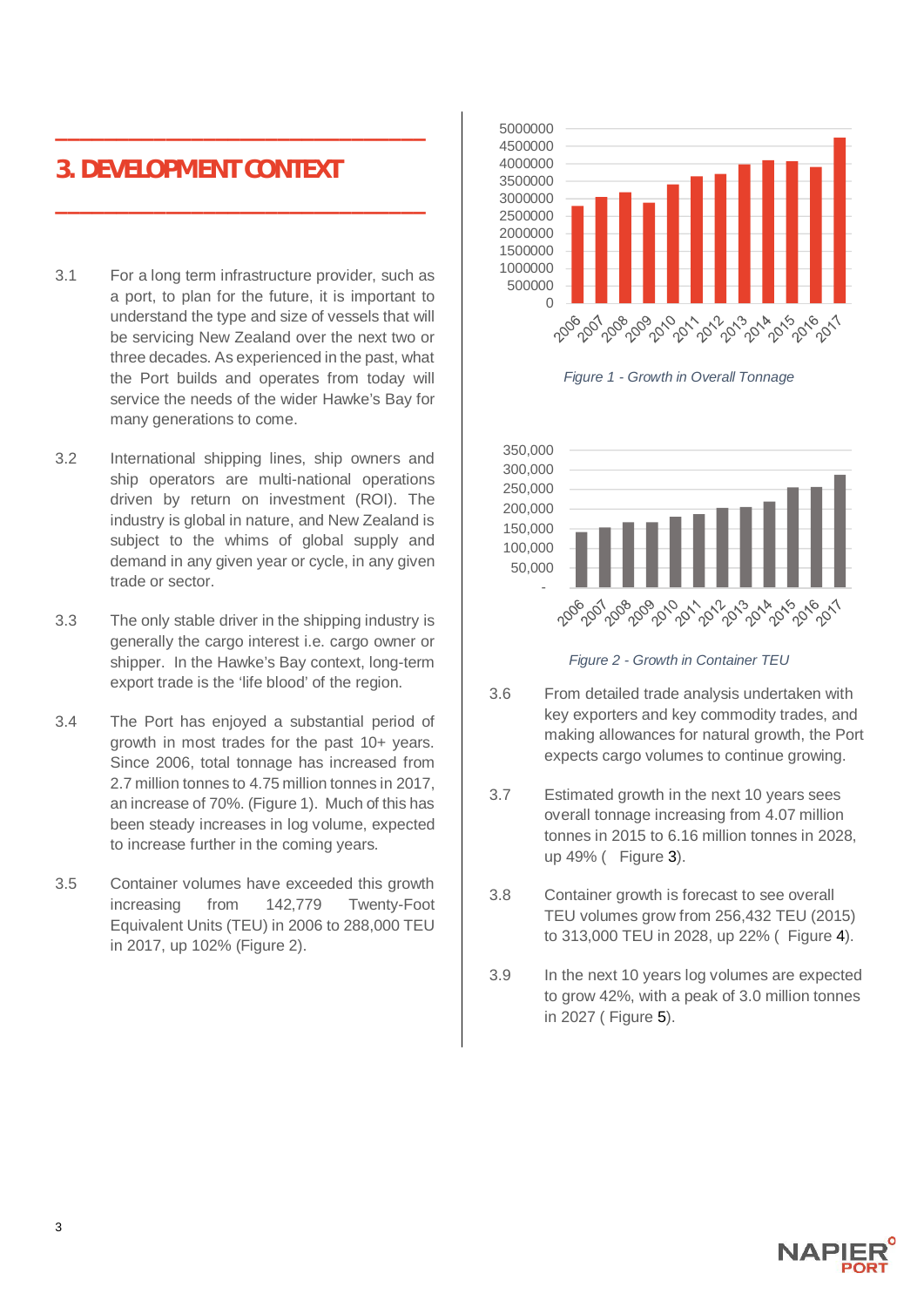









 *Figure 5 - Forecast Growth Logs (2014 - 2028)*

- 3.10 Trade growth is linked to a number of key sectors (pipfruit, horticulture, viticulture, agriculture, forestry, pulp and cruise). The Port has worked closely with these sectors to understand their growth paths and their likely impacts on the Port, and the subsequent need for infrastructure. Forecasts have been made at the conservative end of the scale for projects that are likely to result in additional volumes in the future.
- 3.11 Overall trade growth is largely based on "In Region" volumes. The most economic method for these "In Region" exporters to move their products to international markets is via Napier Port, the next best alternative Port involves either additional road or rail transport, adding considerable costs (6-8 times greater).



*Figure 6 – Port Catchments*

3.12 Out-of-region volumes represent less than 10% of total container volumes at year 10 of the forecast period.

#### **Container Vessel Size**

3.13 Since the introduction of containerised shipping into New Zealand, with the first call of the Columbus New Zealand in 1971, with a capacity of 1200 TEU, New Zealand has seen a steady increase in the capacity of container vessels

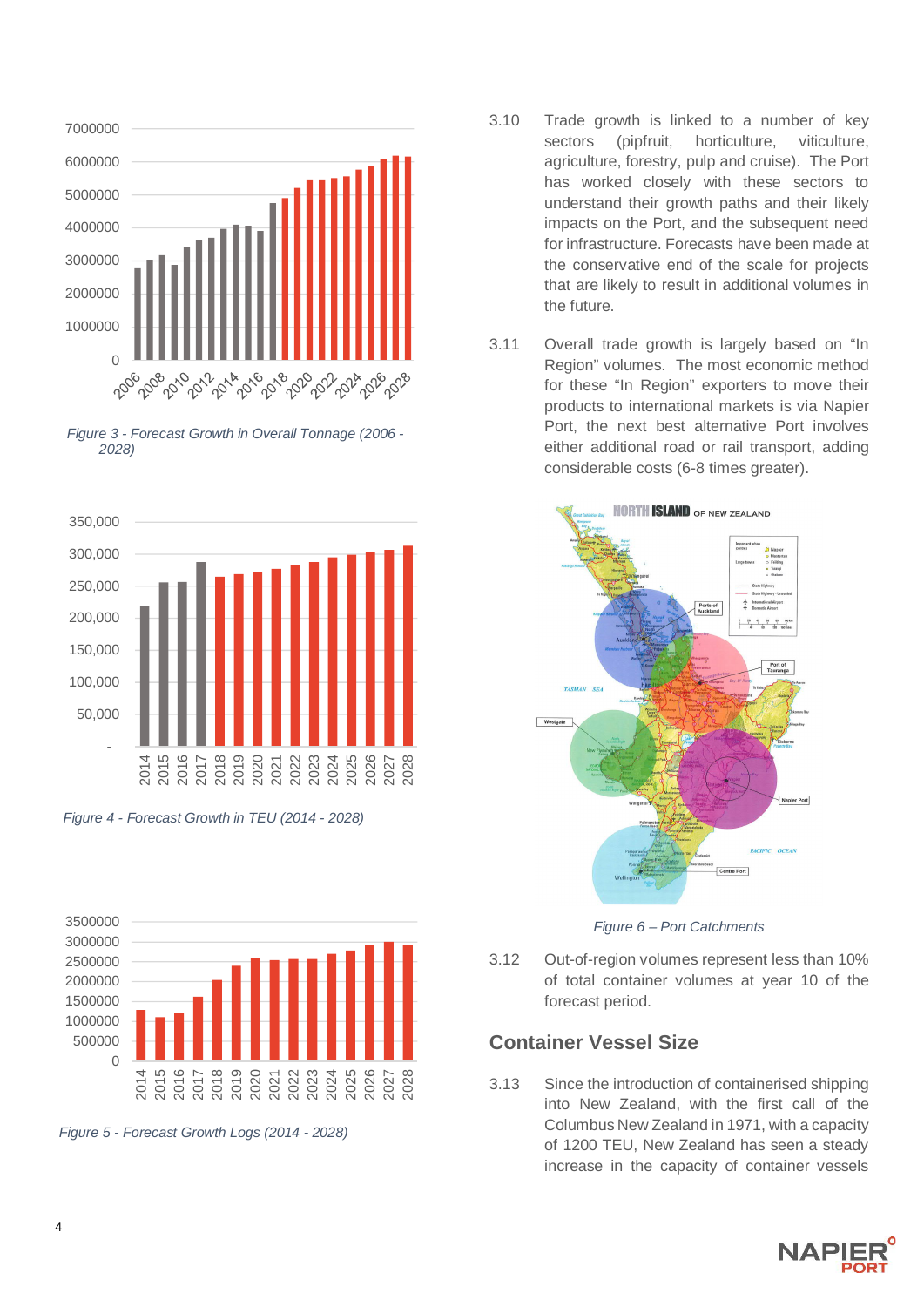calling. Most services calling New Zealand now deploy vessels between 3500-4500 TEU, but can be up to 5500 TEU (Maersk L-Class) (Figure 7).

- 3.14 The large vessel in Figure 7 represents Maersk's Aotea Maersk, currently only calling at Port of Tauranga (POT), and part of NZ cargo owners and Maersk Line's "pursuit of bringing larger ships to New Zealand"<sup>1</sup>. This size vessel currently does not call at other New Zealand Ports, and is a direct east-west service.
- 3.15 Lyttelton Port Company (LPC) has recently been granted consent for dredging their channels to become 'big ship capable', with dredging expected to start in August/September 2018.



*Figure 7 - Largest Container Vessels Calling New Zealand*



*Figure 8 - Growth of Largest Container Vessels in the World*

- 3.16 As vessels have increased their TEU capacities, their length and beam (width) have increased. The speed of this change is increasing as indicated in Figure 8.
- 3.17 As at February 2016, the global container fleet stood at 5162 vessels, with modest growth of 6% from February 2011. However, this represented a capacity of 20 million TEU, up 39% on 2011.
- 3.18 The growth in vessels over 5100 TEU was greater, with 1306 vessels - up 69% in the five year period. This represents approximately 25% of the global fleet.
- 3.19 We are now regularly rejecting requests from shipping lines for larger vessels to call due to a range of size-related restrictions.
- 3.20 Since February 2016, a net total of 132 vessels greater than 5100 TEU has been added, and this segment now makes up 25% of the global cellular fleet.
- 3.21 In 2015, six out of eight liner services needed to use the Port's main container berth due to their length. The same year seven out of eight liner services were gearless<sup>2</sup> and were reliant upon the integrated shore facilities to process containers on and off vessels.
- 3.22 Currently (2018) due to vessel length and demands for 1 Wharf, container operations are conducted almost exclusively on 5 Wharf.
- 3.23 Manoeuvres of container vessels up to 280m are able to be accommodated onto 5 Wharf without affecting vessels on 1 and 2 Wharves, in normal conditions. Vessels of between 280- 295m (the maximum length that can be manoeuvred onto 5 Wharf) can be accommodated, however, there are restrictions covering daylight hours and 1 and 2 Wharves being empty at the time. These restrictions will be more and more difficult to accommodate as vessel numbers and cargoes grow – creating more congestion.

<sup>2</sup> Ship's gear are small cranes on-board a ship that allow a ship to load without land-based cranes. Gearless ships are those without on-board cranes.



<sup>&</sup>lt;sup>1</sup> Gerard Morrison, Bay of Plenty Times, 12<sup>th</sup> July 2016.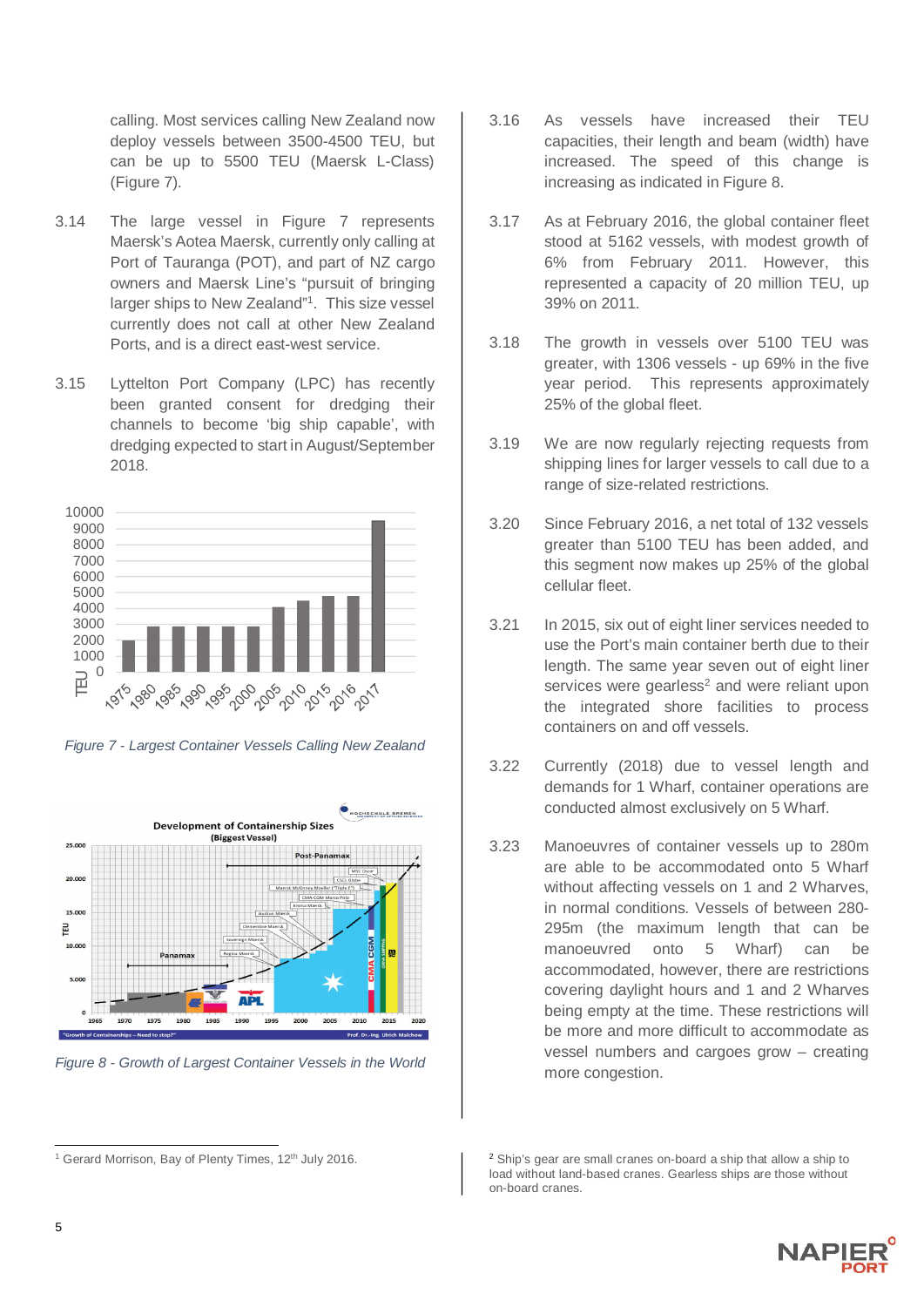- 3.24 Another key trend, is the cascading of larger vessels into smaller trades, such as New Zealand. As shipping lines continue to build larger and larger vessels, they cascade the older larger tonnage into smaller trade lanes. A 12,000 TEU vessel will now be used in a trade where 8,000 TEU vessels were once used, while those 8,000 TEU sized-vessels move to a trade that was serviced by 6,000 TEU vessels. There is a trend developing where vessels are starting to be allocated "where they fit" rather than "where they are needed". The key implication is ports that cannot handle larger vessels risk being omitted from these service strings, which would have serious implications on Hawke's Bay's export-dominated economy.
- 3.25 Figure 9 below shows the delivery breakdown by container vessel capacity (TEU). This shows a clear trend toward the delivery of 10,000+ TEU vessels, which will displace lower capacity vessels, and reinforces the concept of the cascade effect.





#### **Cruise Vessels**

3.26 Napier Port is the gateway for the cruise industry into the region. In the past 10 years, visitor numbers have grown significantly, with an average of approximately 125,000 per year (based on last 5 years). In the last 10 years, over 900,000 passengers and crew have disembarked at Napier Port (Figure 10).



*Figure 10 - Cruise Calls, Passengers & Crew (2006 - 2018)*

- 3.27 The Port regularly rejects bookings for additional and dual vessel calls due to berths being unavailable (typically 4-7 per annum). This represents a significant loss of potential revenue to the Hawke's Bay economy.
- *3.28* Cruise vessels are increasing in size globally, including the Oceania market. See the graphic chart tracking growth.



*Figure 11 - Cruise Ship Length (LOA) Growth*

- 3.29 The 'Ovation of the Seas' is currently the largest cruise vessel that can be handled by the Port. This has only been achieved through significant effort in pilot simulation and upgrade of wharf infrastructure to take the heavier bollard pull.
- 3.30 The ability to handle the 'Ovation of the Seas' is subject to tight weather restrictions which may



<sup>&</sup>lt;sup>3</sup> Source: Alphaliner July 2018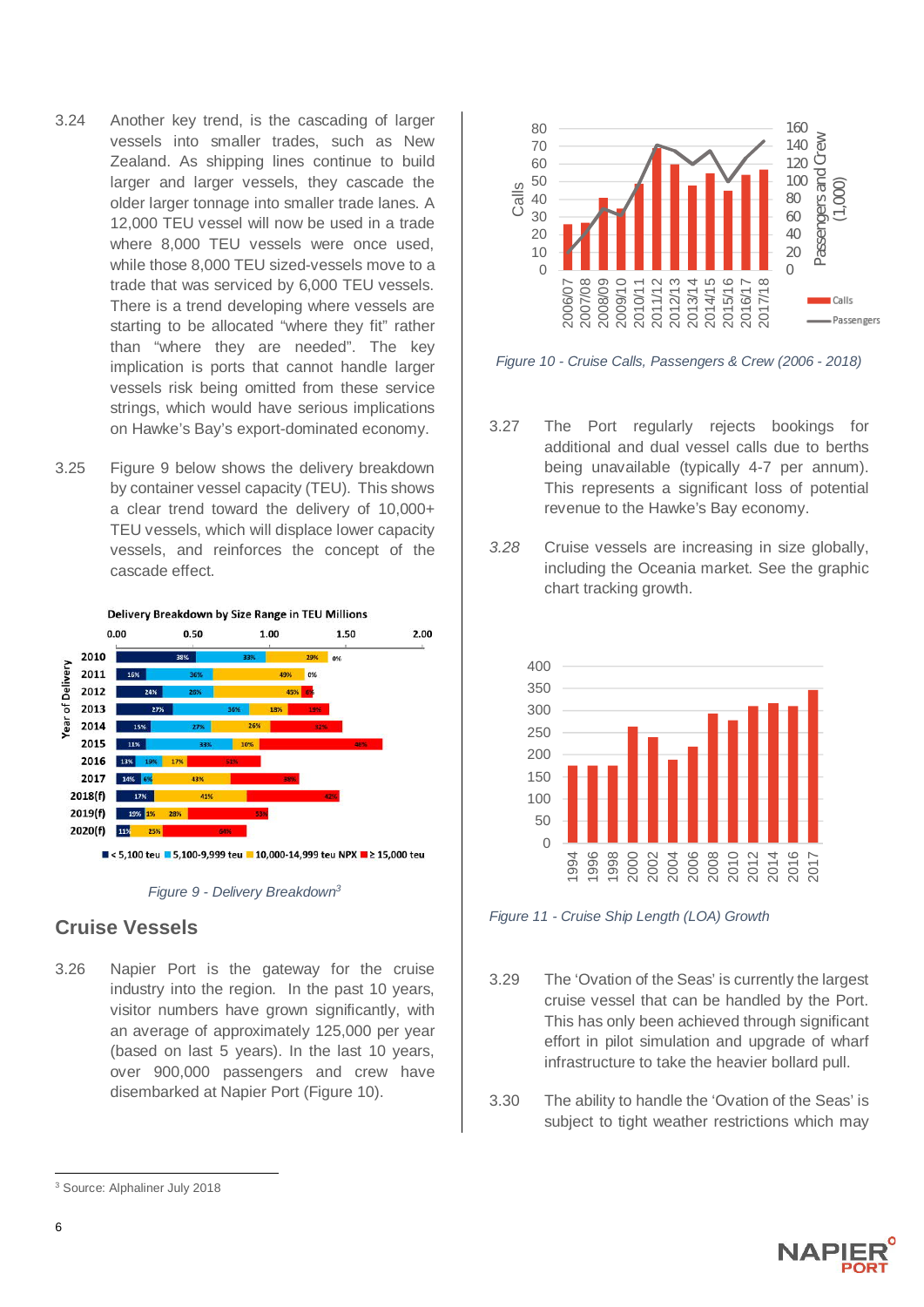impact calls and hence potential lost opportunity to local business.

3.31 Royal Cruise Caribbean Ltd (RCCL) have advised that New Zealand ports, including Napier Port, should be planning now for the Oasis class of vessel – 360m Length Overall (LOA), which they foresee coming to Australasia within 5-10 years. The port is not currently able to accommodate such vessels.

#### **Operational Capacity**

- 3.32 The Port's container terminal is currently reliant on one 390 metre berth to work gearless vessels (5 Wharf). Most lines calling into the Port now operate gearless vessels. In the past, shorter vessel lengths meant two vessels could be accommodated simultaneously on 5 Wharf. However, container ship sizes are now of such size that this is uncommon – further reducing the Port's limited wharf space.
- 3.33 As shown in Figure 12, in 2014 the Port's average berth use over the full year, being the period (October to September), on the container terminal's 5 Wharf was 46%. This includes a peak utilisation of 73% in March corresponding with the peak season.
- 3.34 In 2015, Napier's average berth use over the full year in the container terminal was 48%, however, during the 2015 peak season (Feb to May) utilisation reached 60%.
- 3.35 This average utilisation has increased gradually to a point where, in 2018 (year to August), an average of 60% utilisation for the year has been reached for 5 Wharf.
- 3.36 This coincides with a dramatic increase in utilisation of 1 Wharf associated with the increase in log volume.



*Figure 12 - Evolution of Berth Occupancy*

- 3.37 Typically, the industry recognises that new berth capacity is required whenever utilisation of existing facilities exceeds 50%. This approach acknowledges that ships waiting for a berth incur non-productive time, sufficient to justify looking for alternative ports where they don't have to wait as long.
- 3.38 Vessels requiring the services of the container terminal have coped with high-berth utilisation to date because of Napier's approach to providing fixed-berth windows, which are preallocated time slots in which a shipping line must call each week to be guaranteed service.
- 3.39 An increase in vessel size results in larger exchanges. This will have the effect of providing less flexibility in providing pre-allocated windows.
- 3.40 Napier is focused on improving productivity per hour (the number of containers moved); this is another means of reducing working time at the berth. However, as the average size of cargo exchanges has risen, this has had the opposite effect of increasing time at the berth.
- 3.41 Effectively, 63% of peak season berth use in a 168-hour week converts to more than 105 hours of physical occupancy. Based on 12 hours for the movement of vessels to/from the berth, 6 weekly services x 2 hours to manoeuvre occupancy exceeds 70%. That is significantly greater than the crossover point of 50% when it is generally accepted that a new berth is needed. Increases in cargo exchanges and ship numbers will exacerbate this situation during the peak season in particular.

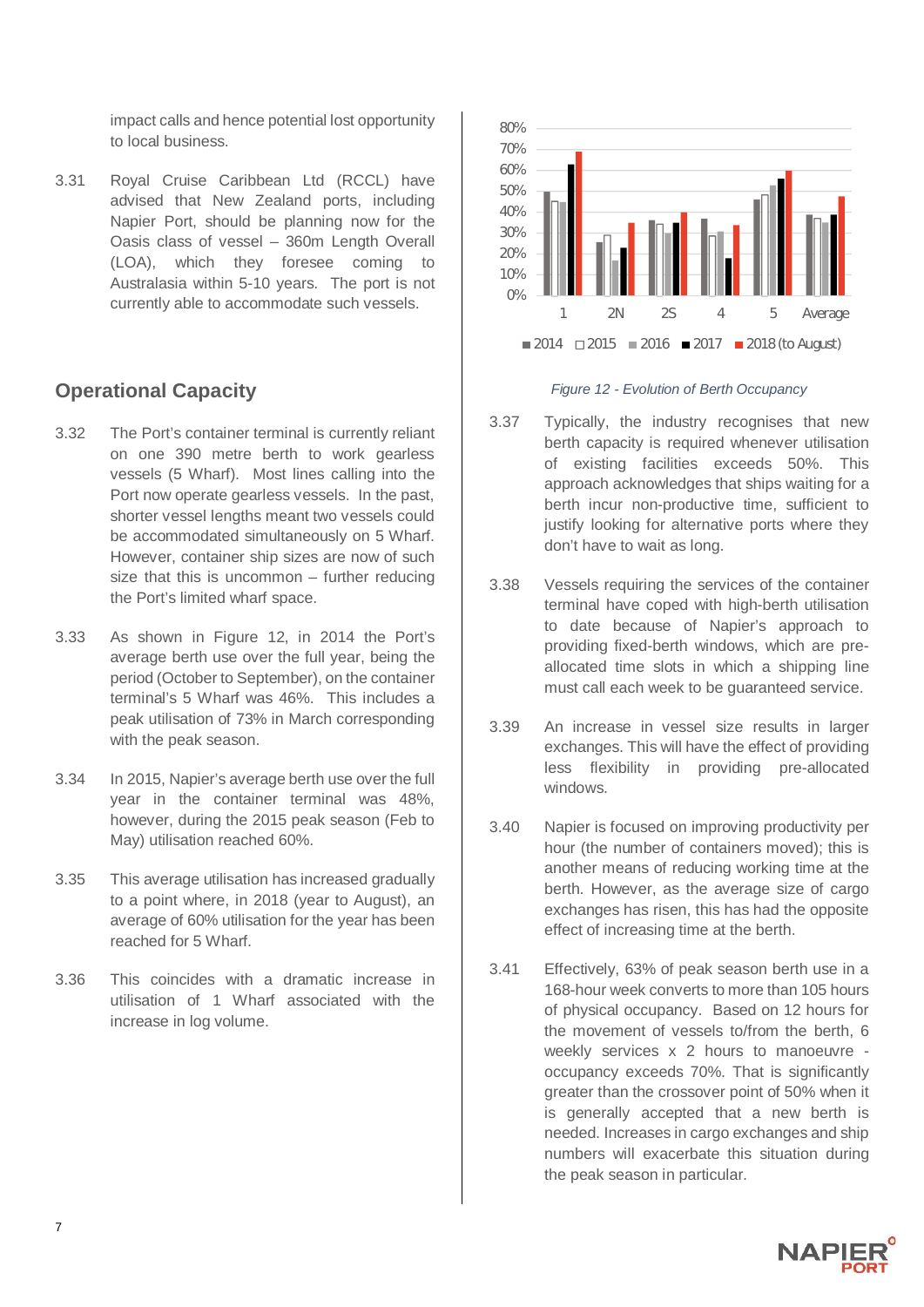- 3.42 Clearly, it is challenging to manage a scarce berth resource – particularly in the peak season – until such time as a new berth is available for terminal use.
- 3.43 While there is clear evidence that vessel sizes are increasing, the exact size and the timing into the Oceania (New Zealand) trades of vessels that are outside Napier Port handling parameters is uncertain. However, given the 24 to 30 month construction period, if a decision wasn't made to add capacity until such vessels started calling at NZ ports, Napier Port would be approximately two years behind the requirement for additional wharf space.
- 3.44 Operational capacity is tested every year at the Port due to the very pronounced export seasonality profile of the Hawke's Bay, typically at a peak from February to May. This is directly related to the type of products handled, such as apples, stone fruit and squash. This seasonal pattern has been part of the Port's core business for a considerable period of time.
- 3.45 The exact make-up and timing of the peak volumes is difficult to predict given it is dictated by climatic conditions for production in the first instance, and then by overseas market demand profiles in the second.
- 3.46 The Port's ability to defer peak season volumes is very limited as commodity based products (apples, squash and onions) target very particular markets for very specific timings. For example, when Northern Hemisphere growers can't provide supply i.e. Taiwan for apples in earlier February.
- 3.47 The Port is able to forecast overall volumes of production quite accurately, and using peak month factors, can estimate the size of the expected peaks in future years. The Port is then able to model its productivity against those volumes to estimate when current Port capacity will be exceeded.
- 3.48 In our modelling, we have factored in productivity improvements due to additional crane capacity (newer mobile cranes and experienced drivers), more continuous working and greater planning efficiencies with central planners providing greater crane utilisation.
- 3.49 In 2014, the Port achieved an average 38 moves per hour in the peak month. The Port's current service delivery to customers was not acceptable to the shipping lines when compared to other New Zealand ports.
- 3.50 In 2015, the Port achieved an average 46 moves per hour in the peak month (on a lower volume).
- 3.51 The Port has demonstrated that over 50 moves per hour is achievable when required.

#### **Port Congestion**

- 3.52 Port congestion is fast becoming one of the major issues for the port, with unproductive vessel shifts costing both the port and its customers in additional costs and lost productivity.
- 3.53 With the "Wall of Wood", berth utilisation on the General Cargo wharves is now very high, in particular 1 Wharf is now at 69% occupancy (2018 YTD).
- 3.54 The Port's strategy to incentivise log turnover will, together with the growth of log volume in the immediate future, result in an increase in berth occupancy.
- 3.55 The need to temporarily shift vessels to anchorage when larger container ships enter and leave the port is expected to cause significant issues for the Port's ability to meet the expected demands of the increased log volume.
- 3.56 Since 2015/16, with the regular call of the HS Beethoven (282m) and the CMA CGM Puget (282m), a total of 82 calls have required over 20 vessel to be shifted (25% of visits).
- 3.57 Depending on where they are in the loading process, at worst up to 24 hours can be lost due to the need for temporary lashing and unlashing. A minimum of four hours are lost during the shift. There are also operating implications, such as increased marine and mooring requirements, resulting in increasing operating costs.

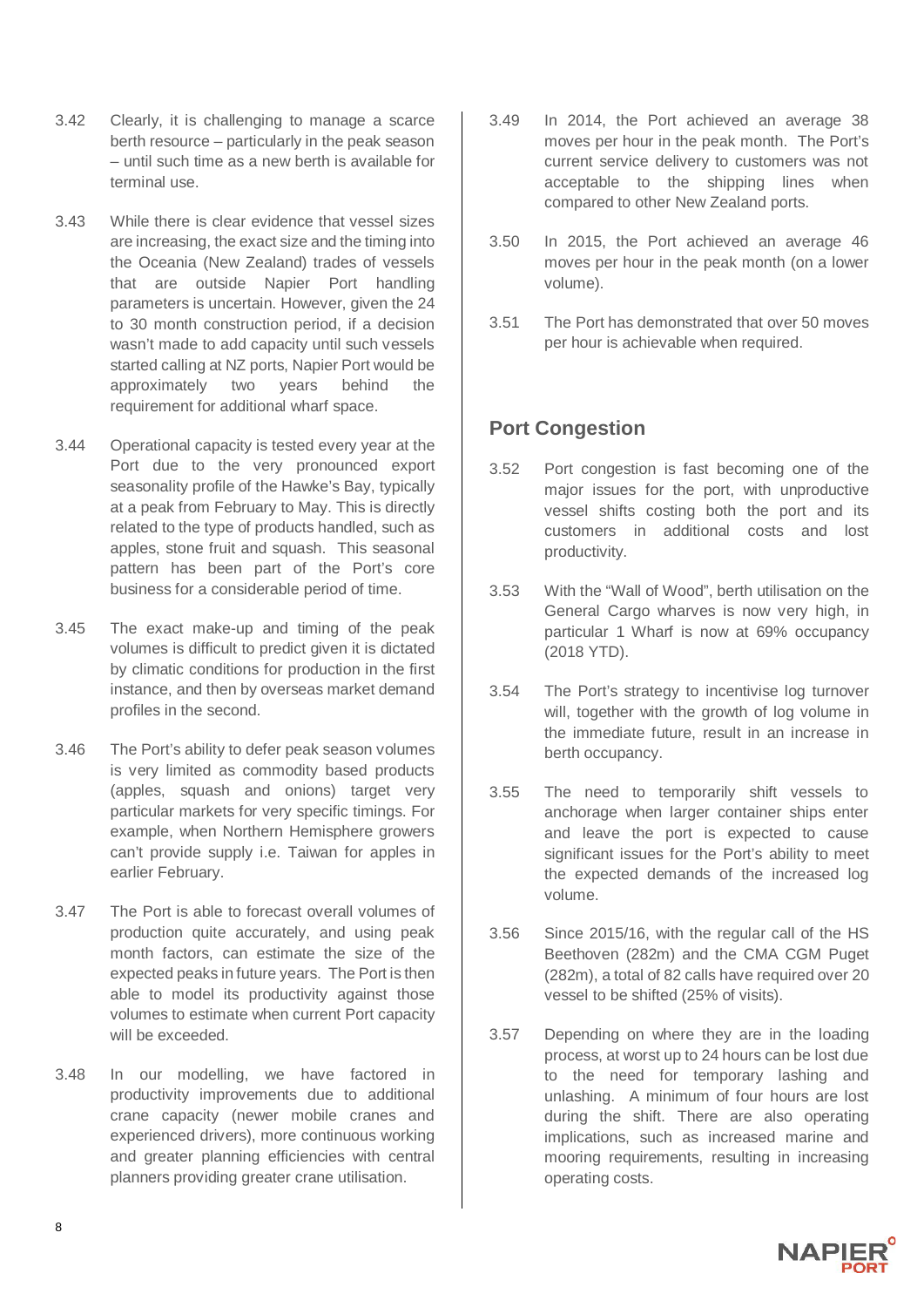- 3.58 Any increase in calls of container vessels of 280m and above will increase the frequency of shifts and hence impact the ability to meet the growing log volume demands.
- 3.59 Ships of 280m LOA and 40m beam also mean 4 Wharf, adjacent to 5 Wharf, becomes unavailable for use due to the lack of space to manoeuvre ships in and out.

#### **5 Wharf Restrictions**

- 3.60 Built in the 1960's and extended in the 1970s, 5 Wharf is getting closer to the end of its useful life as a container vessel berth.
- 3.61 Remedial work recently undertaken is expected to result in a 15 to 25 year life expectancy.
- 3.62 5 Wharf was designed for a maximum 20,000 Dead Weight Tonnes (DWT) vessel. With vessels calling now regularly in excess of 50,000 DWT, 5 Wharf is at its limit in terms of maximum ship DWT it can take. Recently, the Port has had to reject the call of a large beam container vessel at over 90,000 DWT due to the limits of berthing capacity.
- 3.63 As with the design for vessel sizes; 5 Wharf was never envisaged to handle forklifts with 80-110 tonne per axle loads. It is a credit to the designers at the time that the wharf is handling these loads today, but this does come at the price of durability, decreasing the useful life and increasing on-going maintenance costs.
- 3.64 A maximum of 220 tonne pad load has been calculated for the use of MHCs (which have four pads). This results in the current 6 Series of MHCs being restricted. This results in limitation of crane reach or container weight that can be lifted onto the far side of vessels. A recent initiative to use technology to maximise lifting capacity will provide some increased capability, but ultimately there will still be restrictions on rows on the far side of vessels with larger beams visiting Napier Port.
- 3.65 At a declared depth of 12.6m, no further deepening at 5 Wharf can be undertaken due to the depth of the piles – meaning going deeper

to accommodate deeper ships would effectively undercut the existing wharf piles.

- 3.66 The 95 tonne bollard capacity is not expected to meet the demands of the larger and heavier vessels expected and will require upgrades.
- 3.67 Built to 1960s technology, the wharf is more susceptible to earthquake damage than an equivalent modern design.
- 3.68 Currently, 5 Wharf is insured for replacement value, which will no longer be possible once the remaining functional life reduces to 15 years, when indemnity cover will be the only available option.

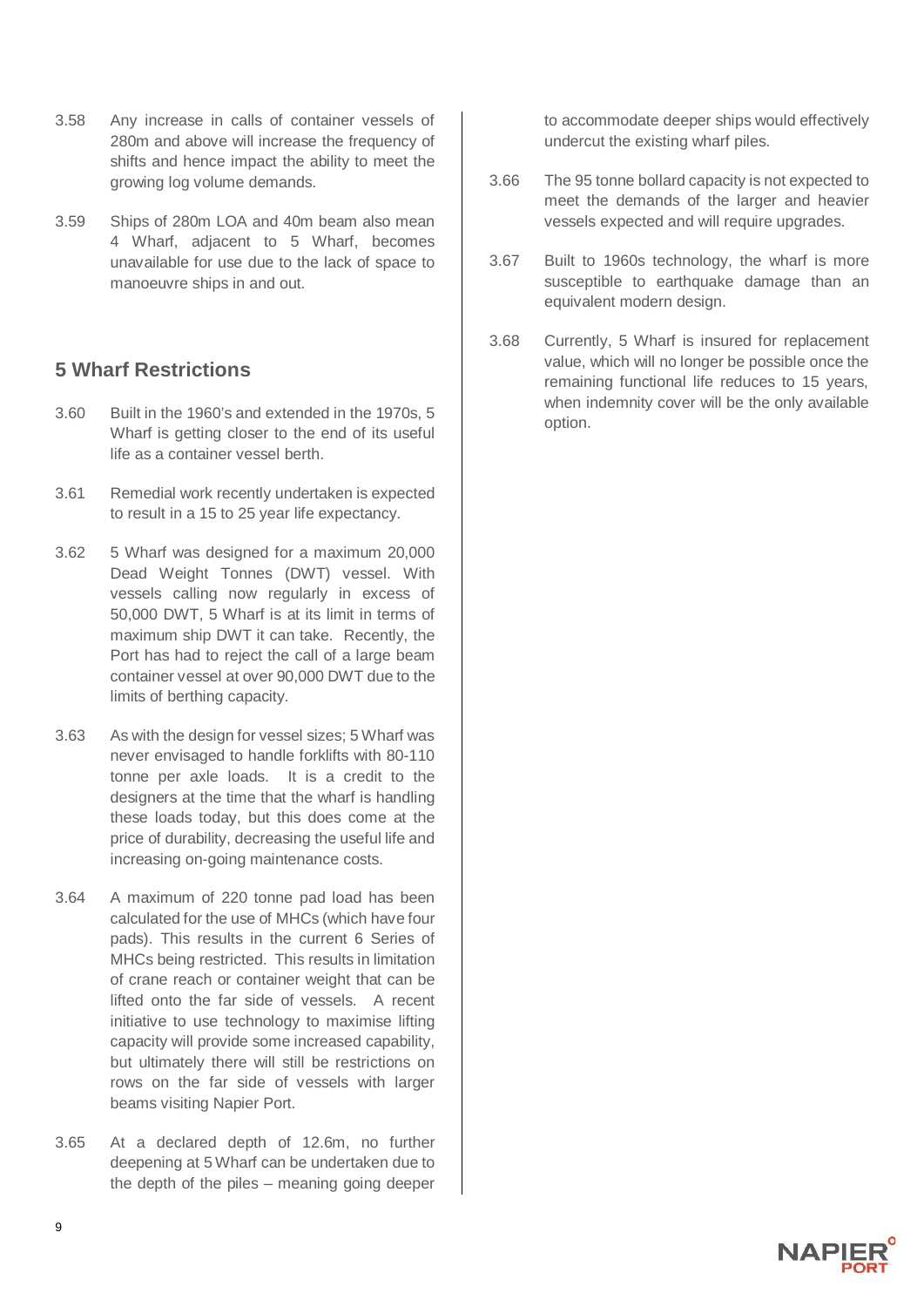# **4. ALTERNATIVE OPTIONS**

 **\_\_\_\_\_\_\_\_\_\_\_\_\_\_\_\_\_\_\_\_\_\_\_\_\_\_\_\_**

**\_\_\_\_\_\_\_\_\_\_\_\_\_\_\_\_\_\_\_\_\_\_\_\_\_\_\_\_**

#### **Status Quo (5 Wharf)**

- 4.1 This option positions the Port to handle some limited growth long-term and would see Port management focusing on ways to reduce the impact of the peak season volume, while endeavouring to increase productivity past the 53 moves per hour mark.
- 4.2 Given Napier's mix of vessel sizes and capacities, increasing productivity on average over the peak period will remain challenging. However, working three cranes continuously at every opportunity and smaller vessels on 4 Wharf is expected to allow the achievement of the required productivity.
- 4.3 Port management do have a number of strategies available to influence the peak volume, however they come with downsides. A decision to stop seeking cargo from out-ofregion customers, in doing so reducing the peak volumes, will also reduce overall volumes and be keenly felt in the off season months and through port returns to shareholders.
- 4.4 Where larger vessels, anything over 295 metres, were scheduled to call on New Zealand then the Port would not be considered. This is not to say Napier wouldn't continue to handle direct liner calls. However, Napier Port would likely lose fringe cargoes to Ports of Auckland and Port of Tauranga as they are capable of handling larger vessels and be in theory able to enjoy the benefits of the economies of scale these larger vessels provide shippers.
- 4.5 Wider vessels will continue to remain a challenge due to crane outreach and wharf capacity.
- 4.6 The key assumption for the status quo strategy is that there will always be a number of international lines whose strategy will be to call at multiple ports directly, to pick up cargo versus

a hubbing strategy. This will have the effect of a decrease in choice for the region's exporters and importers, and may affect shipping rates.

- 4.7 Relying on the status quo would reduce the Port's ability longer term to grow its container base and to remain relevant to international shipping lines. As they continue to grow their capacity they are looking to ports to provide that cargo base. The Port would first and foremost focus on servicing the needs of local shippers to provide the best economic efficiency for shipment.
- 4.8 Maintaining the status quo, and maintaining our current infrastructure is an option that has the minimum CAPEX requirement, but that will in the longer term constrain the Port and the region's growth. More intensive use of labour to manage congestion issues over time adds to operating costs, resulting in higher prices and/or lower returns. As a long-term infrastructure provider, the Port needs to provide fit-forpurpose facilities for its customers to use, and to achieve the productivity required to be competitive.
- 4.9 This option does not address the age and limited lifespan of 5 Wharf.

## **Redevelopment of 5 Wharf to a Gantry Compatible Status**

- 4.10 The redevelopment involves building new piles in front of the existing berth to accommodate the front gantry rail. The reason for building in front of the current wharf is that strengthening the current structure has too many unknown factors. In order to achieve the pile depth the existing pile would need to be removed. The removal of piles is costly and dangerous given they can and often break and have to be drilled out.
- 4.11 As new piles would be built in front of the current wharf, this has the effect of reducing the distance between berthed vessels at 5 and 4 Wharves.

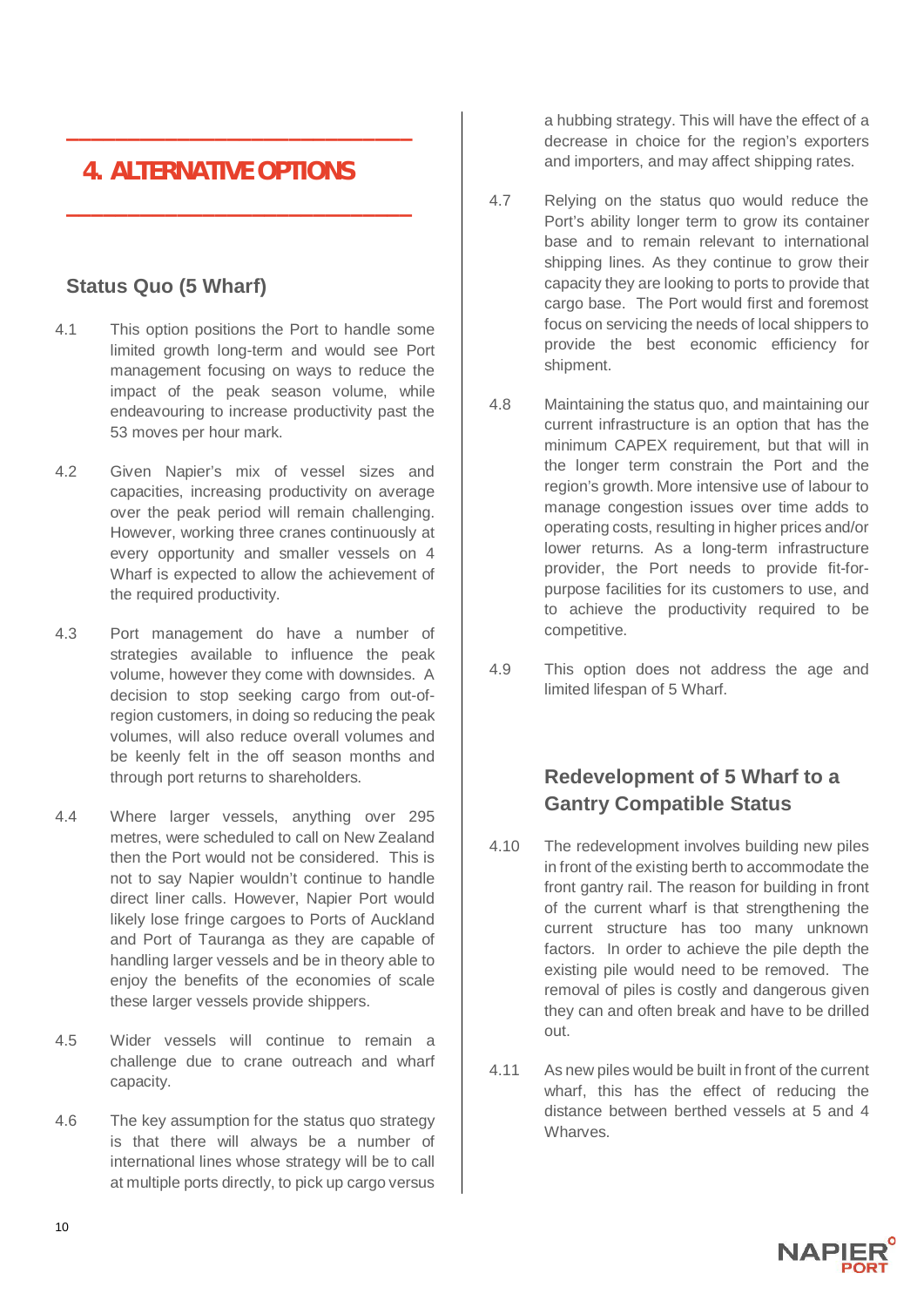- 4.12 This option only accommodates the current maximum size of vessel (LOA) at 285 metres without affecting other vessels on 1 or 2 (North) Wharves. The 5 Wharf option will only be able to accommodate a maximum of 295 metres LOA, but at this length the Port would have to vacate and move more vessels on 2 (North) Wharf and 1 Wharf, which as noted earlier results in significant disruption.
- 4.13 With an estimated build time of between 12-18 months, container operations would need to move to an alternative working berth to ensure continued service levels.
- 4.14 The only practical option to accommodate the vessel LOA would be 2 Wharf (North).
- 4.15 2 Wharf (North) represents a difficult working model for container operations, with a full truck and trailer operation required.
- 4.16 While the container terminal is operated from 2 Wharf (North), the Port would have to accommodate charter vessels that traditionally use the berth, namely cruise vessels, oil tankers and fertiliser vessels.
- 4.17 While fertiliser vessels can be accommodated at 1 Wharf and 4 Wharf, oil and cruise vessels are more problematic.
- 4.18 1 Wharf could be used for cruise vessels, including the Ovation Class, but this would require investment into ground bollards or mooring dolphins. This would also significantly affect the ability to perform fumigation for logs, which require exclusion zones.
- 4.19 The temporary reduction in wharf availability would negatively affect the Port's ability to effectively handle the current and expected future log export business.
- 4.20 The operational model is in essence similar to our current mode of operation, with the inclusion of new shunt vehicles to move containers from the terminal stack to the vessel and visa-versa, and the addition of a hoist at shipside operations to feed containers to and from vehicles as it is not practical to expect the harbour mobiles to land directly to transport, impacting on operational performance.
- 4.21 Longer-term this option would not grow the Port's operational capacity. The Port would still be constrained in terms of maximum LOA without affecting other operations.
- 4.22 During the construction phase, this option would create operational displacement for multiple parts of our business. Service levels to all customers will be reduced for the period of construction.
- 4.23 This option, while providing a gantry crane ready container terminal, also requires a material investment and would reduce the operational effectiveness of 4 Wharf, as the extra area required to accommodate the front rail reduces the distance between berthed vessels.

### **100m Extension of Wharf 1 to a Gantry Compatible Status**

- 4.24 The option to develop Wharf 1 in the short term is a workable alternative to the more comprehensive 6 Wharf Development.
- 4.25 Larger vessels will continually be added into the New Zealand trade over time. It is likely that with each service change, others will follow. This has been the trend over the last 25 years.
- 4.26 Extending 1 Wharf to accommodate one service in the first instance, via a truck and trailer operational model is a valid operational option. However, the longer term infrastructure needed when other services require the use of this wharf, become operationally and cost constrained.
- 4.27 To operate 1 Wharf as a sole container terminal would require considerable further investment in refrigerated (reefer) container facilities and double handling of containers. The suggested operational model would require 500 reefer plugs at 1 Wharf and a truck and trailer operation to clear empties from the berth operating 24 hours a day.
- 4.28 The current log volume would need to move to the current container terminal. Like for like, this

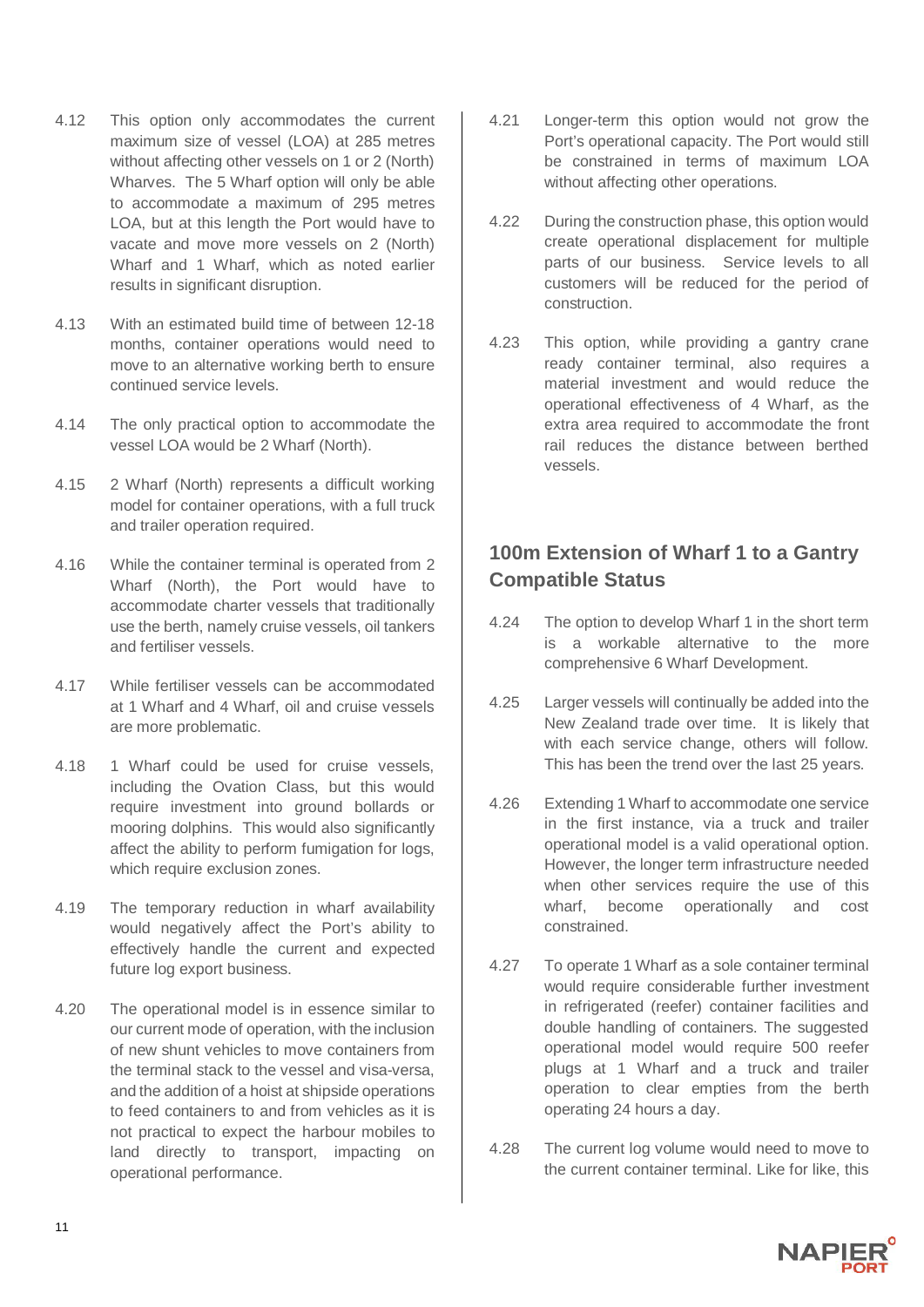would be 6.5 hectares, leaving only approximately 3.2 hectares for terminal use. The additional environmental factors would need to be considered as the log operation creates a consider amount of dust and debris.

- 4.29 The movement of the log operation into the current container terminal would see multiple operations in the same area, with traffic management and controls being critical to ensure all potential risks would be mitigated. It is likely that both log gantries would need to be moved or the option taken to cease offering this service.
- 4.30 The ability to fumigate deck cargoes of logs would also be reduced, unless the Port reconsidered its stance to allow this activity in the current container terminal. This would create a number of issues in terms of the proximity to residential areas.
- 4.31 1 Wharf represents 6.5 hectares with a theoretical stacking capacity of 2,000 TEU. This represents three vessels in the peak season. Volume for the remaining 3-4 weekly calls would need to be stored in part of the current terminal that wouldn't be occupied by logs.
- 4.32 An alternative scenario is for all reefer cargo to continue to be received into their current locations (inside the current terminal) and trucked to ship side, allowing all dry containers to be stored on 1 Wharf. This has the benefit of reduced reefer capacity investment, however the downside would be double-handling all reefer containers and the risks associated with having chilled cargo off power for longer periods. Also, mixing log storage with reefer containers has considerable risks associated with it. This option has thus been discounted.
- 4.33 It was assumed that while the new extension is being built, the status quo would remain with logs receiving, storage and loading remain on 1 Wharf.
- 4.34 The targeted berth-side productivity required to handle the peak season container volume remains at 53 moves per hour. In order to achieve this critical productivity target, the

operation would need to invest heavily in trucks and trailers (or Mafi and trailers).

- 4.35 When considering the operational model for 1 Wharf in year one, the underlying assumption has been that the terminal landside operations including road, rail, depot and container freight station (CFS) will continue as normal in the current container terminal footprint and movements will be undertaken directly to and from vessels berthed on 1 Wharf.
- 4.36 Whilst 4 Wharf has been used to accommodate smaller two gang density vessels in the past, this has been discounted as the area will be required for accommodating logs that would traditionally be stored on 1 Wharf.
- 4.37 The operational model is in essence similar to our current mode of operation with the inclusion of new shunt vehicles to move containers from the terminal stack to the vessel and vice versa and the addition of a hoist at shipside operations to feed containers to and from vehicles. It would considerably impact on operational performance.
- 4.38 Longer term this option does not significantly grow the port's operational capacity. It simply transfers the container operation to another part of the Port, with the ability to handle longer vessels.
- 4.39 This option requires a material capex investment and presents considerable risk in productivity performance. All operational rationale is to have cargo as close to the berth as possible to minimise the running distances. Given the Port's pronounced peak, the need to achieve maximum productivity is critical to handle the in-region freight task.

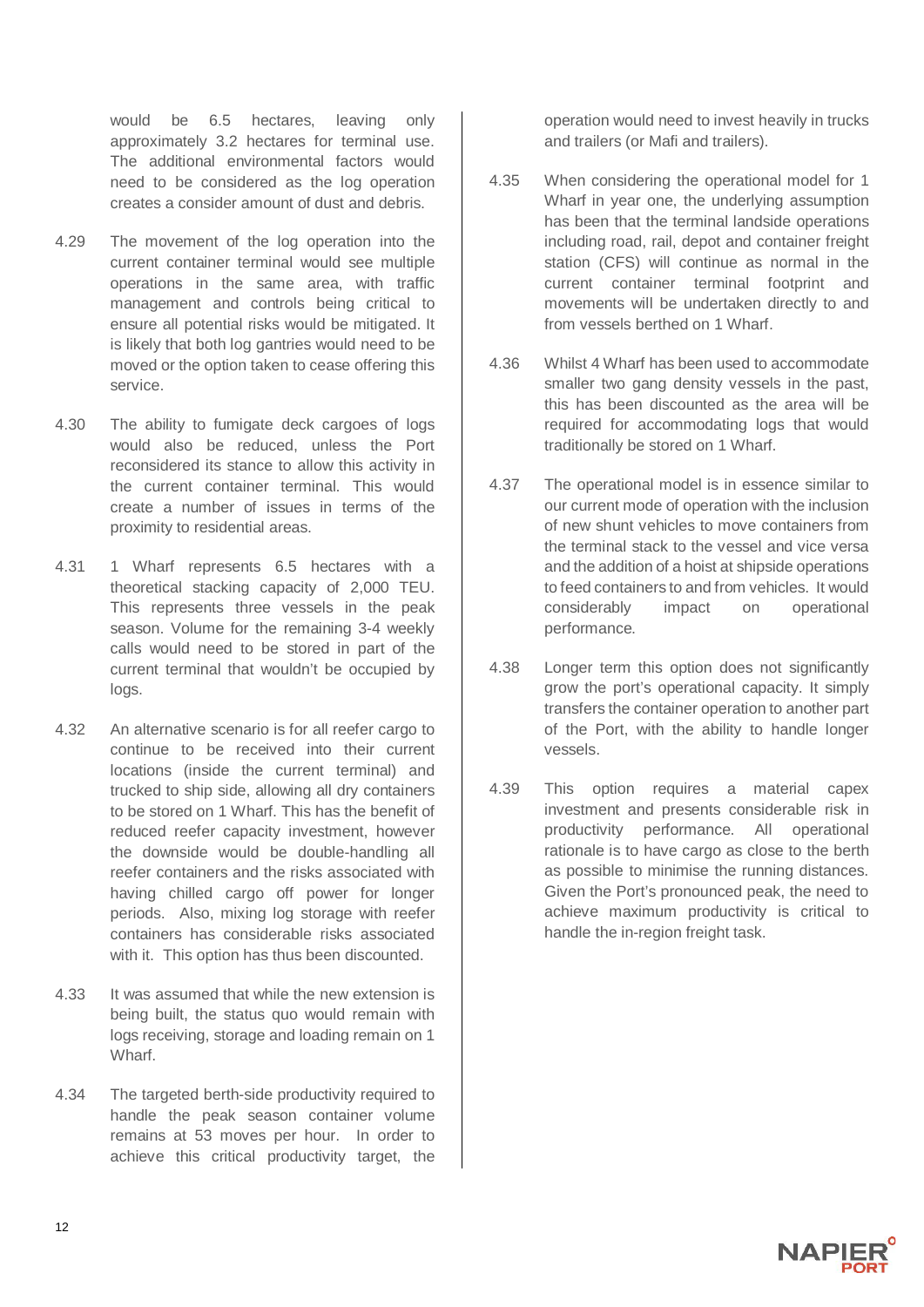## **5. SUMMARY**

5.1 Napier Port has a strong stable base of inregion cargo. That base of cargo is underpinned by continuing investment in the business infrastructure and its capacity throughout the region.

**\_\_\_\_\_\_\_\_\_\_\_\_\_\_\_\_\_\_\_\_\_\_\_\_\_\_\_\_**

**\_\_\_\_\_\_\_\_\_\_\_\_\_\_\_\_\_\_\_\_\_\_\_\_\_\_\_\_**

- 5.2 Hawke's Bay is seeing substantial investment in new export ventures and regional infrastructure projects that will continue to see export freight grow.
- 5.3 The most cost effective method for Hawke's Bay and in-region shippers to access overseas markets is via Napier Port.
- 5.4 Maintaining and increasing port capacity is critical long term to the success of the Port's business offering.
- 5.5 Longer term, the Port will need to invest in wharf capacity and additional crane capacity to provide the level of productivity customers demand, and more importantly to be able to handle the volume required over the peak months.
- 5.6 Alternative development options are available, but none deliver a long term solution.
- 5.7 Providing the export dominated region with world-class shipping options and choices will increase the competitive options for Hawke's Bay industries.
- 5.8 The trend toward larger vessels (longer and wider) will continue at a faster pace than the previous 25 years.
- 5.9 The Port is restricted by the maximum length of container vessels it can handle.
- 5.10 Handling vessels greater than 280m in length requires the shifting of vessels berthed at 1 Wharf and 4 Wharf, with associated costs and lost productivity, in particular for log exports.
- 5.11 The proposed 6 Wharf Development is the only option which adds capacity to the Port, and facilitates growth in trades, including log and cruise.
- 5.12 The proposed 6 Wharf development is the only option that 'Future Proofs" Napier Port, with the ability for further expansion.